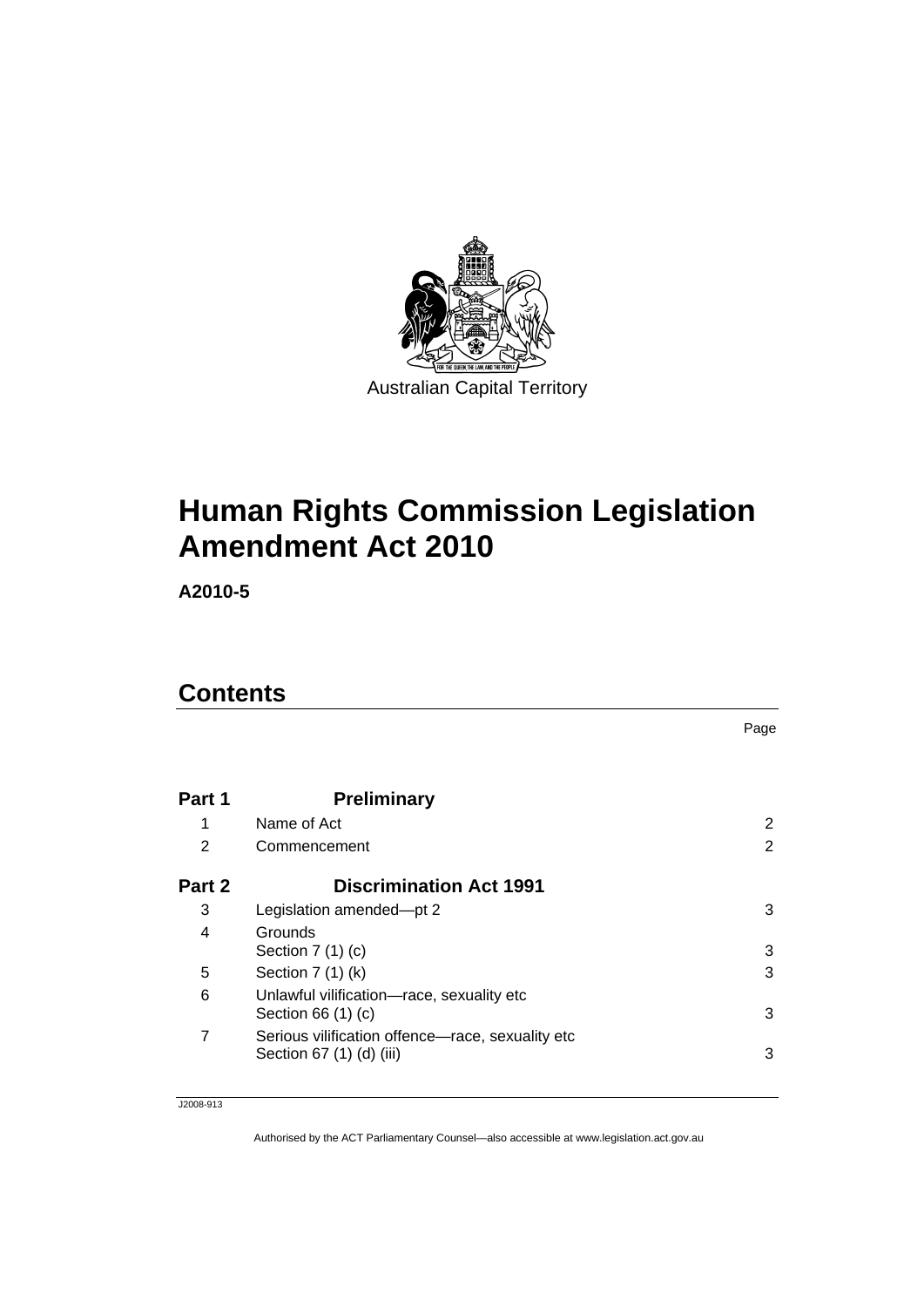|        |                                                                          | Page           |
|--------|--------------------------------------------------------------------------|----------------|
| 8      | Victimisation                                                            |                |
|        | New section 68 $(1)$ $(a)$ $(ia)$ to $(ic)$                              | 3              |
| 9      | New section 68 (3)                                                       | 4              |
| 10     | Dictionary, new definitions                                              | 4              |
| 11     | Dictionary, definition of transsexual                                    | 6              |
| Part 3 | <b>Health Professionals Act 2004</b>                                     |                |
| 12     | Legislation amended-pt 3                                                 | $\overline{7}$ |
| 13     | Notice to health professional reported<br>Section 84 (1), new note 2     | $\overline{7}$ |
| 14     | Dictionary, definition of report                                         | $\overline{7}$ |
| Part 4 | <b>Human Rights Commission Act 2005</b>                                  |                |
| 15     | Legislation amended-pt 4                                                 | 8              |
| 16     | Commission's obligation to be prompt and efficient<br>Section 45 (2) (e) | 8              |
| 17     | Section 45 (2), examples                                                 | 9              |
| 18     | New section $45(3)(d)$                                                   | 9              |
| 19     | New section 71A                                                          | 9              |
| 20     | Referral of complaints to health profession board<br>Section 92 (1)      | 10             |
| 21     | New section $92(4)$ to $(6)$                                             | 11             |
| 22     | New section 100A                                                         | 12             |
| Part 5 | <b>Mental Health (Treatment and Care) Act 1994</b>                       |                |
| 23     | Legislation amended-pt 5                                                 | 13             |
| 24     | Notice of hearing                                                        |                |
|        | Section 85 (j)                                                           | 13             |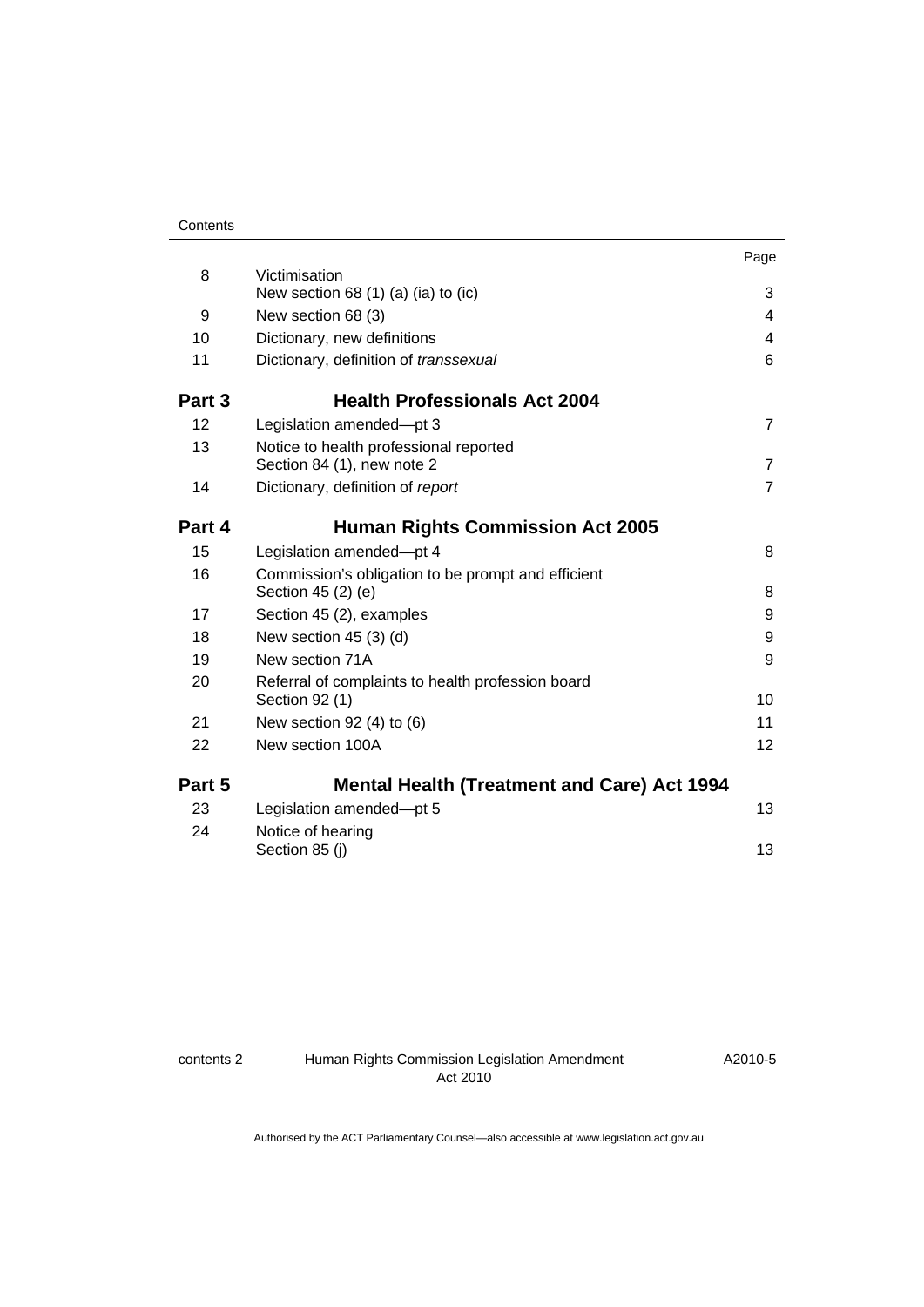<span id="page-2-0"></span>

# **Human Rights Commission Legislation Amendment Act 2010**

**A2010-5** 

l

An Act to amend legislation relating to the Human Rights Commission, and for other purposes

The Legislative Assembly for the Australian Capital Territory enacts as follows:

J2008-913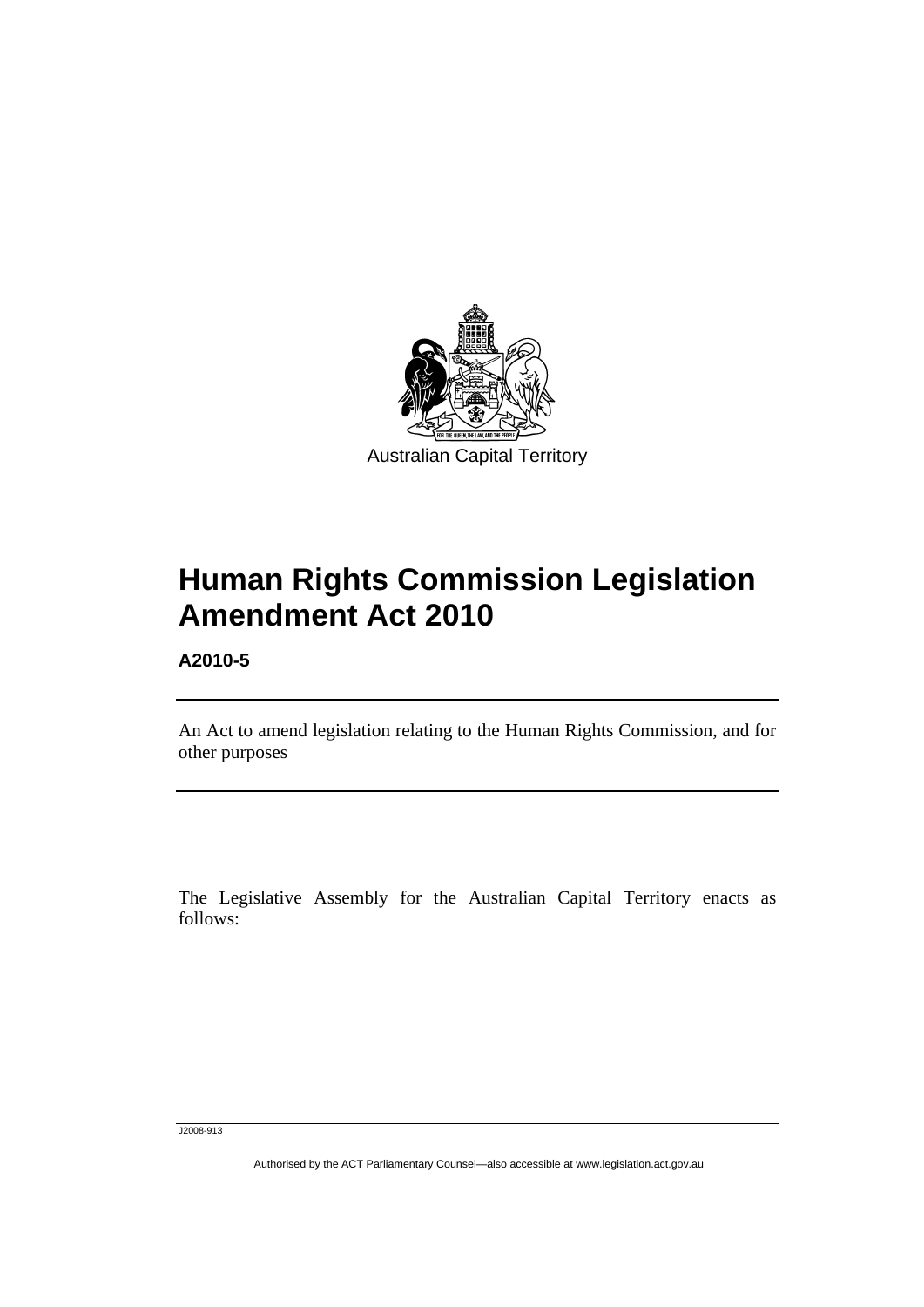### <span id="page-3-0"></span>Part 1 **Preliminary**

Section 1

# **Part 1** Preliminary

### **1 Name of Act**

This Act is the *Human Rights Commission Legislation Amendment Act 2010*.

### **2 Commencement**

This Act commences on the 7th day after its notification day.

*Note* The naming and commencement provisions automatically commence on the notification day (see Legislation Act, s 75 (1)).

A2010-5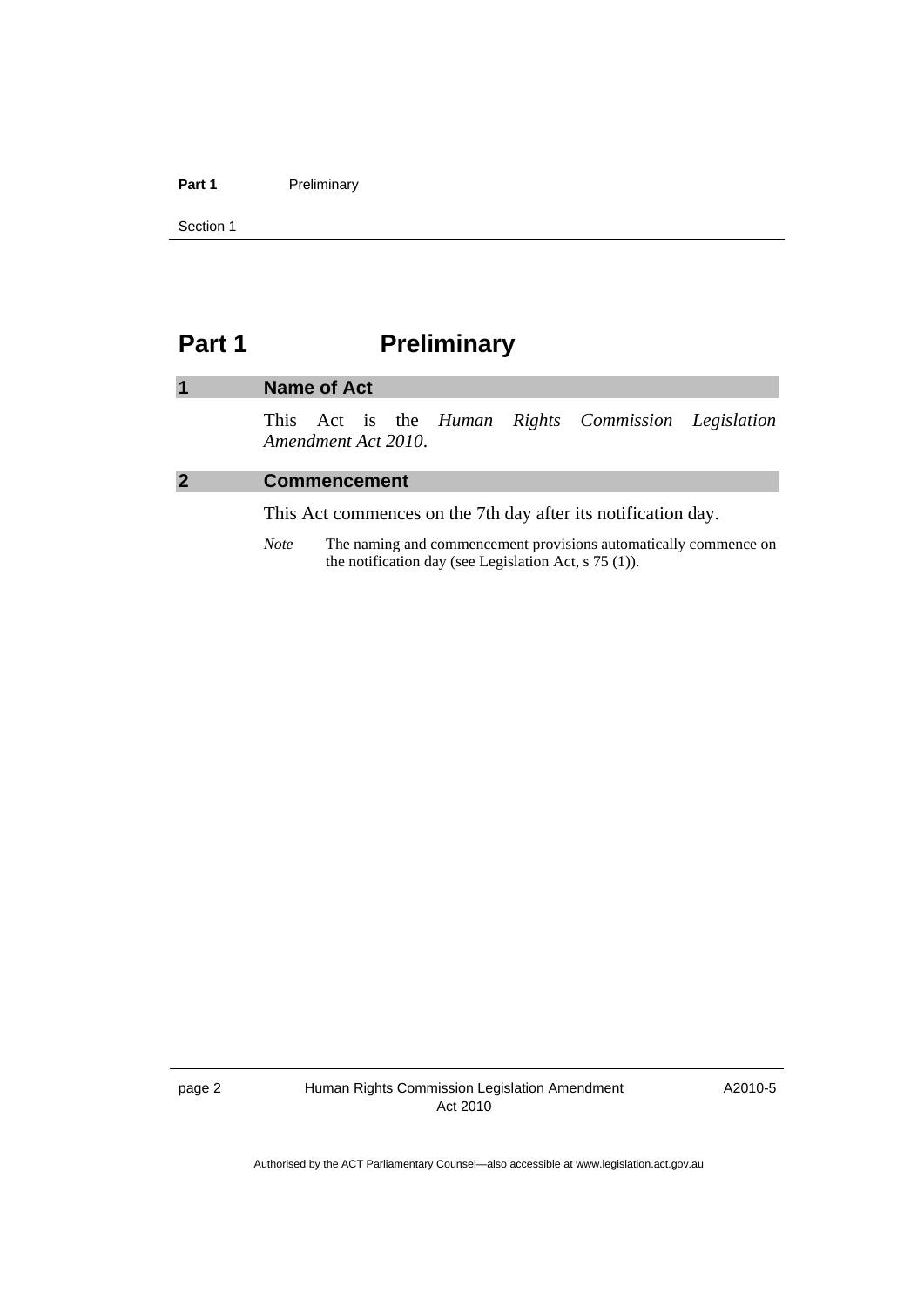# <span id="page-4-0"></span>**Part 2 Discrimination Act 1991**

| 3                       | <b>Legislation amended-pt 2</b>                                              |        |  |
|-------------------------|------------------------------------------------------------------------------|--------|--|
|                         | This part amends the Discrimination Act 1991.                                |        |  |
| $\overline{\mathbf{4}}$ | <b>Grounds</b><br><b>Section 7 (1) (c)</b>                                   |        |  |
|                         | substitute                                                                   |        |  |
|                         | (c) gender identity;                                                         |        |  |
| 5                       | <b>Section 7 (1) (k)</b>                                                     |        |  |
|                         | substitute                                                                   |        |  |
|                         | (k) industrial activity;                                                     |        |  |
| 6                       | Unlawful vilification-race, sexuality etc<br><b>Section 66 (1) (c)</b>       |        |  |
|                         | substitute                                                                   |        |  |
|                         | (c) gender identity;                                                         |        |  |
| 7                       | Serious vilification offence-race, sexuality etc<br>Section 67 (1) (d) (iii) |        |  |
|                         | substitute                                                                   |        |  |
|                         | (iii) gender identity;                                                       |        |  |
| 8                       | <b>Victimisation</b><br>New section 68 (1) (a) (ia) to (ic)                  |        |  |
|                         | insert                                                                       |        |  |
|                         | (ia) made a discrimination complaint; or                                     |        |  |
| A2010-5                 | Human Rights Commission Legislation Amendment                                | page 3 |  |

Act 2010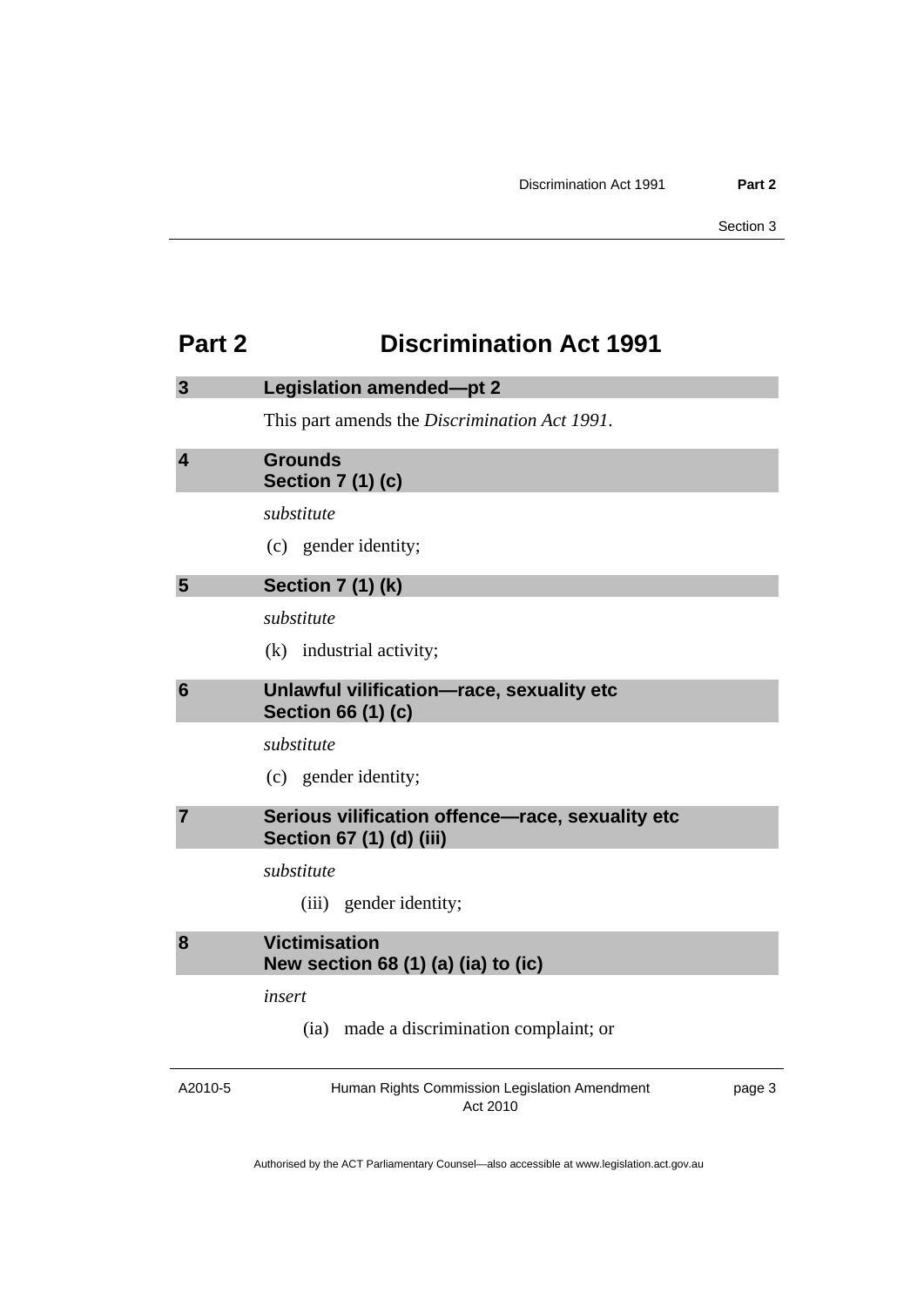#### <span id="page-5-0"></span>**Part 2 Discrimination Act 1991**

Section 9

- (ib) given information or produced a document or other thing to a person exercising a discrimination function; or
- (ic) given information, produced a document or thing or answered a question when required to do so under the HRC Act in relation to a discrimination complaint; or

#### **9 New section 68 (3)**

*insert* 

(3) In this section:

*discrimination complaint* means a complaint under the HRC Act about an unlawful act under this Act, part 3 (Unlawful discrimination), part 5 (Sexual harassment), section 66 (Unlawful vilification—race, sexuality etc) or this part.

*discrimination function* means a function under the HRC Act in relation to a discrimination complaint.

*HRC Act* means the *Human Rights Commission Act 2005*.

#### **10 Dictionary, new definitions**

*insert* 

*gender identity* means—

- (a) the identification on a genuine basis by a person of one sex as a member of the other sex (whether or not the person is recognised as such)—
	- (i) by assuming characteristics of the other sex, whether by way of medical intervention, style of dressing or otherwise; or
	- (ii) by living, or seeking to live, as a member of the other sex; or

page 4 Human Rights Commission Legislation Amendment Act 2010

A2010-5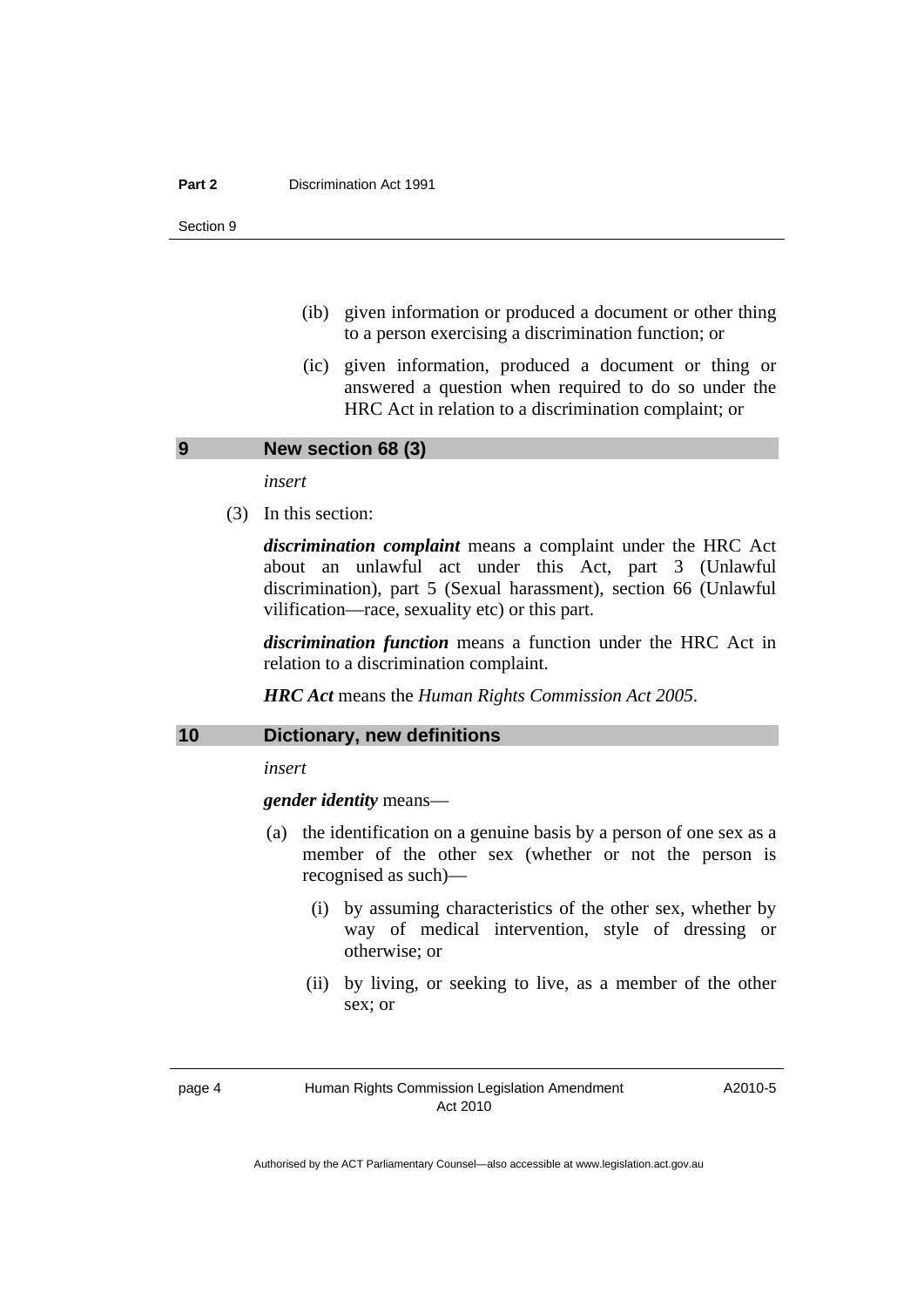- (b) the identification on a genuine basis by a person of indeterminate sex as a member of a particular sex (whether or not the person is recognised as such)—
	- (i) by assuming characteristics of that sex, whether by way of medical intervention, style of dressing or otherwise; or
	- (ii) by living, or seeking to live, as a member of that sex.

*industrial activity* means any of the following:

- (a) being or not being a member of, or joining, not joining or refusing to join, an industrial organisation or industrial association;
- (b) establishing or being involved in establishing an industrial organisation or forming or being involved in forming an industrial association;
- (c) organising or promoting or proposing to organise or promote a lawful activity on behalf of an industrial organisation or industrial association;
- (d) encouraging, assisting, participating in or proposing to encourage, assist or participate in a lawful activity organised or promoted by an industrial organisation or industrial association;
- (e) not participating in or refusing to participate in a lawful activity organised or promoted by an industrial organisation or industrial association;
- (f) representing or advancing the views, claims or interests of members of an industrial organisation or industrial association.

A2010-5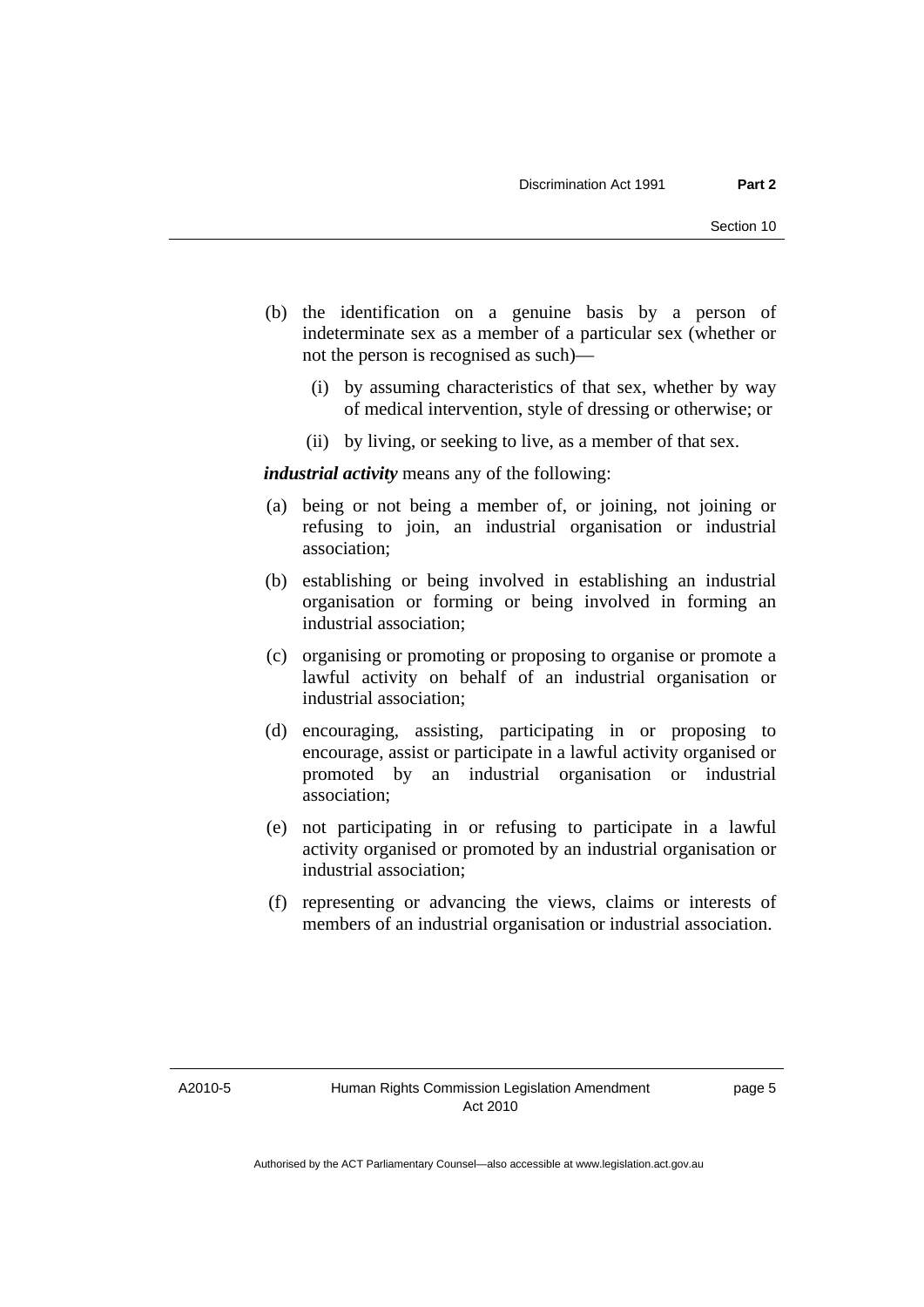<span id="page-7-0"></span>Section 11

#### *industrial association*—

- (a) means a group of employees or employers formed formally or informally to represent or advance the views, claims or interests of the employees or employers in a particular industry, trade, profession, business or employment; but
- (b) does not include an industrial organisation.

*industrial organisation* means any of the following that is registered or recognised under the law of the Commonwealth, a State or another Territory:

- (a) an organisation of employees;
- (b) an organisation of employers;
- (c) any other organisation established for the purposes of people who carry on a particular industry, trade, profession, business or employment.

### **11 Dictionary, definition of** *transsexual*

*omit* 

A2010-5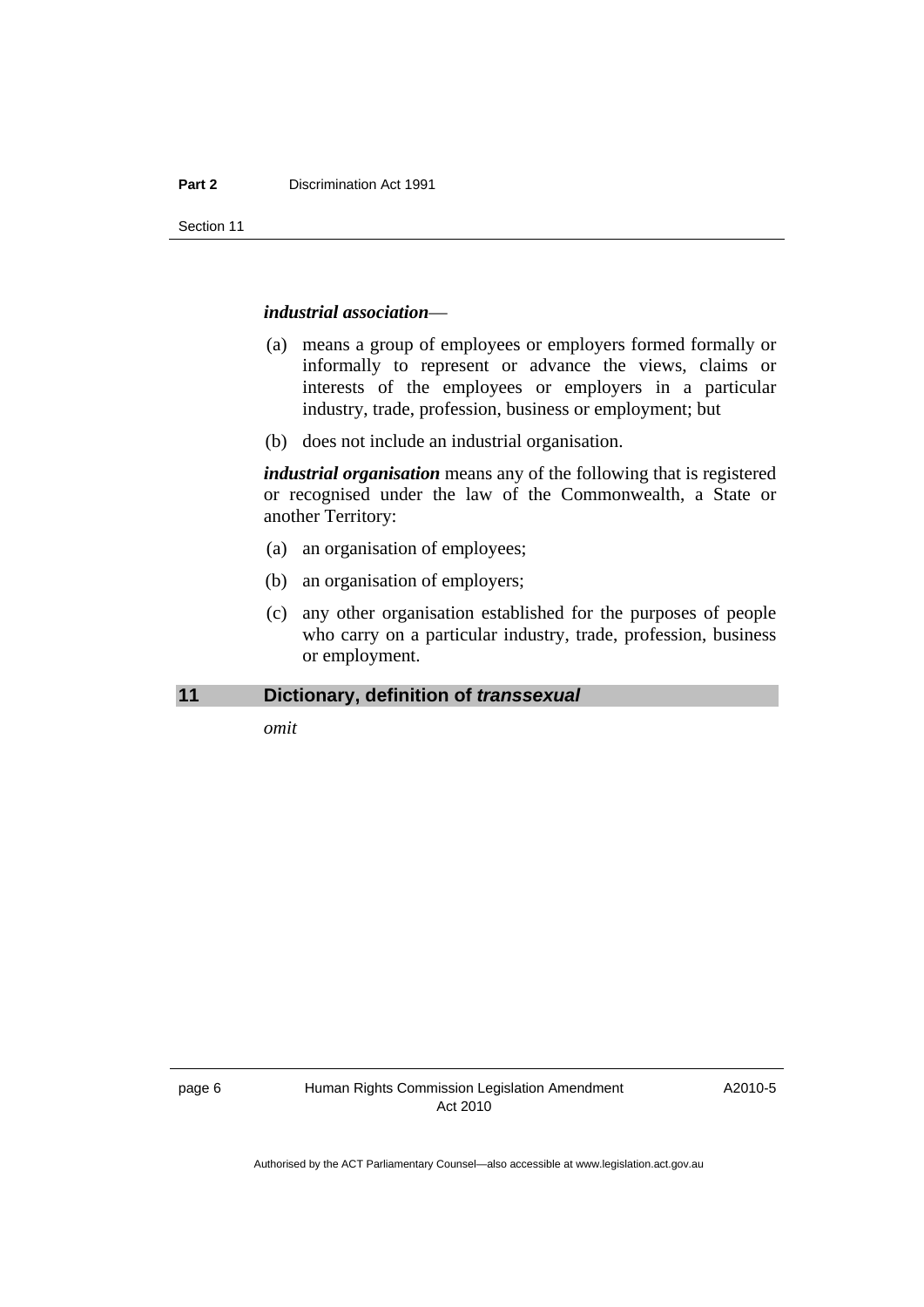# <span id="page-8-0"></span>**Part 3 Health Professionals Act 2004**

# **12 Legislation amended—pt 3**

This part amends the *Health Professionals Act 2004*.

### **13 Notice to health professional reported Section 84 (1), new note 2**

#### *insert*

*Note 2* In this division, *report* does not include a complaint made under the *Human Rights Commission Act 2005* that is referred to a health profession board by the commission (see dict, def *report*).

# **14 Dictionary, definition of** *report*

*substitute* 

*report*—

- (a) means a report under division 9.2; and
- (b) except in division 9.2—includes a complaint made under the *Human Rights Commission Act 2005* that is referred to a health profession board by the commission.

A2010-5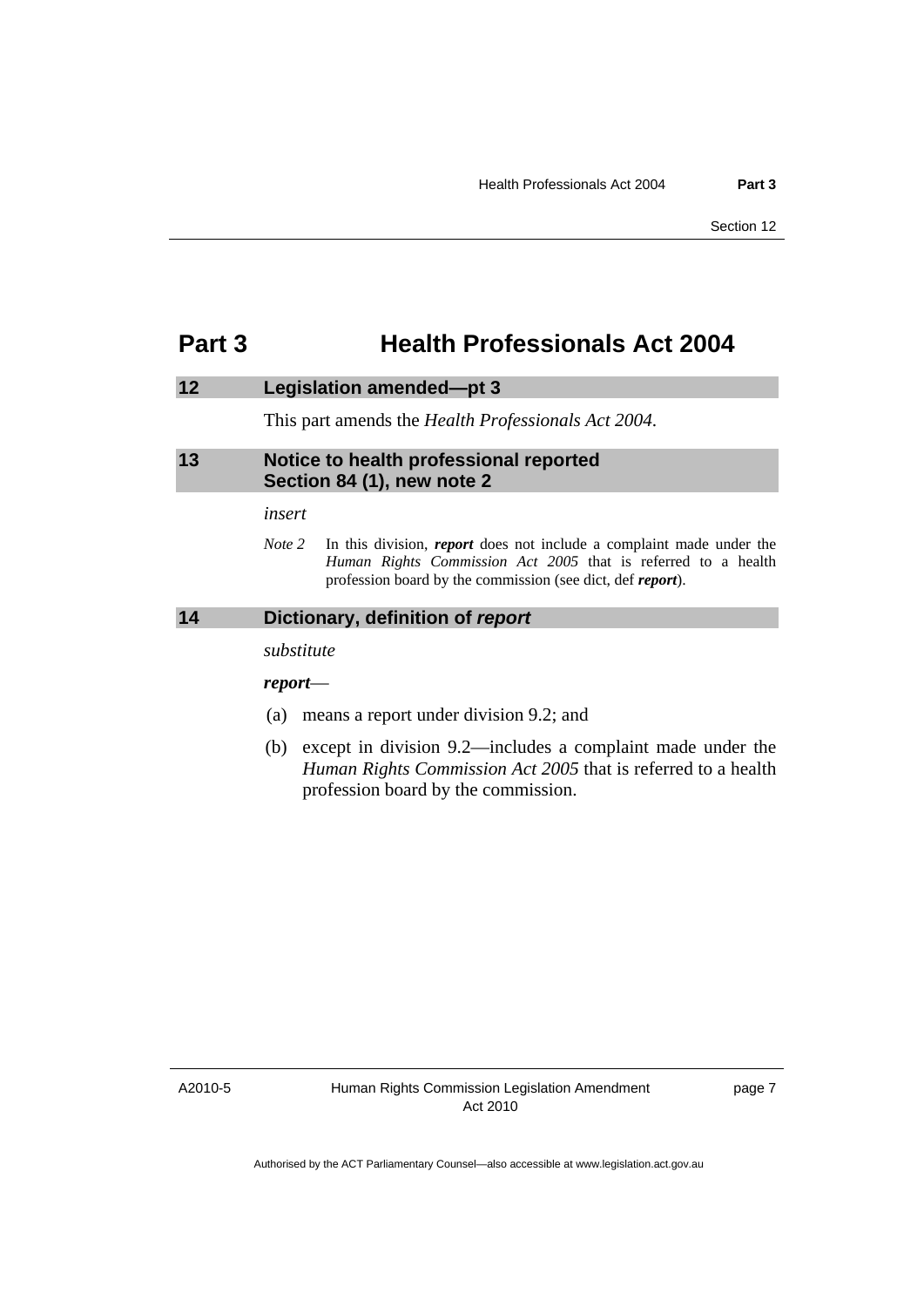<span id="page-9-0"></span>Section 15

# **Part 4 Human Rights Commission Act 2005**

### **15 Legislation amended—pt 4**

This part amends the *Human Rights Commission Act 2005*.

# **16 Commission's obligation to be prompt and efficient Section 45 (2) (e)**

*substitute* 

- (e) tell the complainant, in writing, how consideration of the complaint by the commission is progressing not later than—
	- (i) 6 weeks after the last time the commission told the complainant, in writing, (by a *progress report*) about the complaint's progress; or
	- (ii) if the latest progress report includes a statement to the effect that, for stated reasons, a further progress report will not be provided until a stated time or event—the time or the happening of the event stated in the latest progress report; and

A2010-5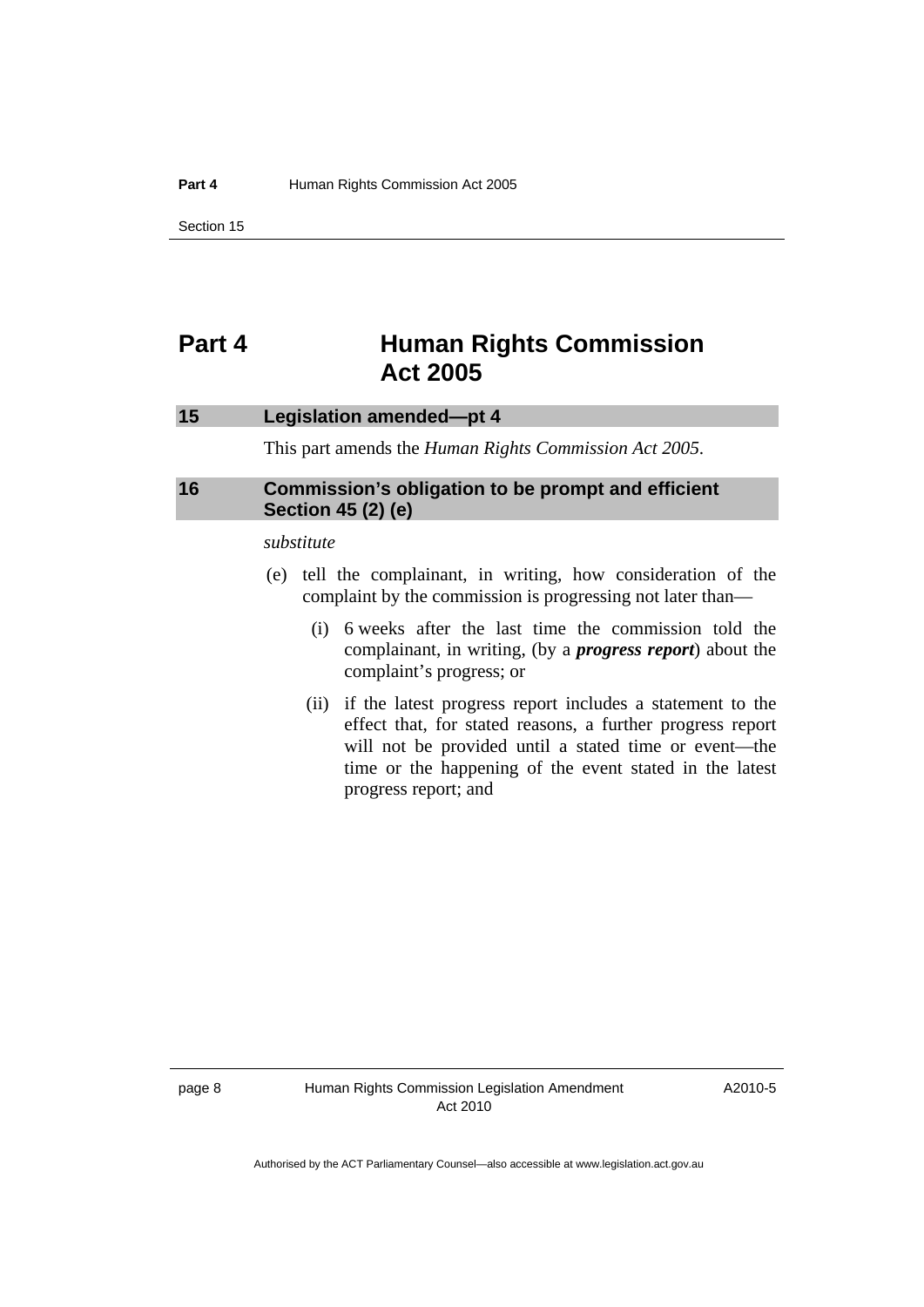<span id="page-10-0"></span>

### **17 Section 45 (2), examples**

#### *substitute*

#### **Examples—par (e) (ii)**

- 1 A complainant tells the commission that she is going overseas for 3 months. The commission may tell the complainant that the next progress report will not be given until the complainant returns from overseas and notifies the commission.
- 2 The commission decides that it cannot consider a complaint further until an expert report about the complainant's medical condition is provided. The commission may tell the complainant that the next progress report will not be given until 1 week after the commission receives the expert report.
- *Note* An example is part of the Act, is not exhaustive and may extend, but does not limit, the meaning of the provision in which it appears (see Legislation Act, s 126 and s 132).

### **18 New section 45 (3) (d)**

*insert* 

 (d) the complainant withdraws the complaint, whether in writing or otherwise, before notice of the complaint has been given to the person complained about.

### **19 New section 71A**

*insert* 

# **71A Commission may treat person as person complained about**

- (1) This section applies if the commission is considering a complaint, and is satisfied on reasonable grounds that—
	- (a) the complaint should have been made against someone (the *new person*) other than the person complained about; or

A2010-5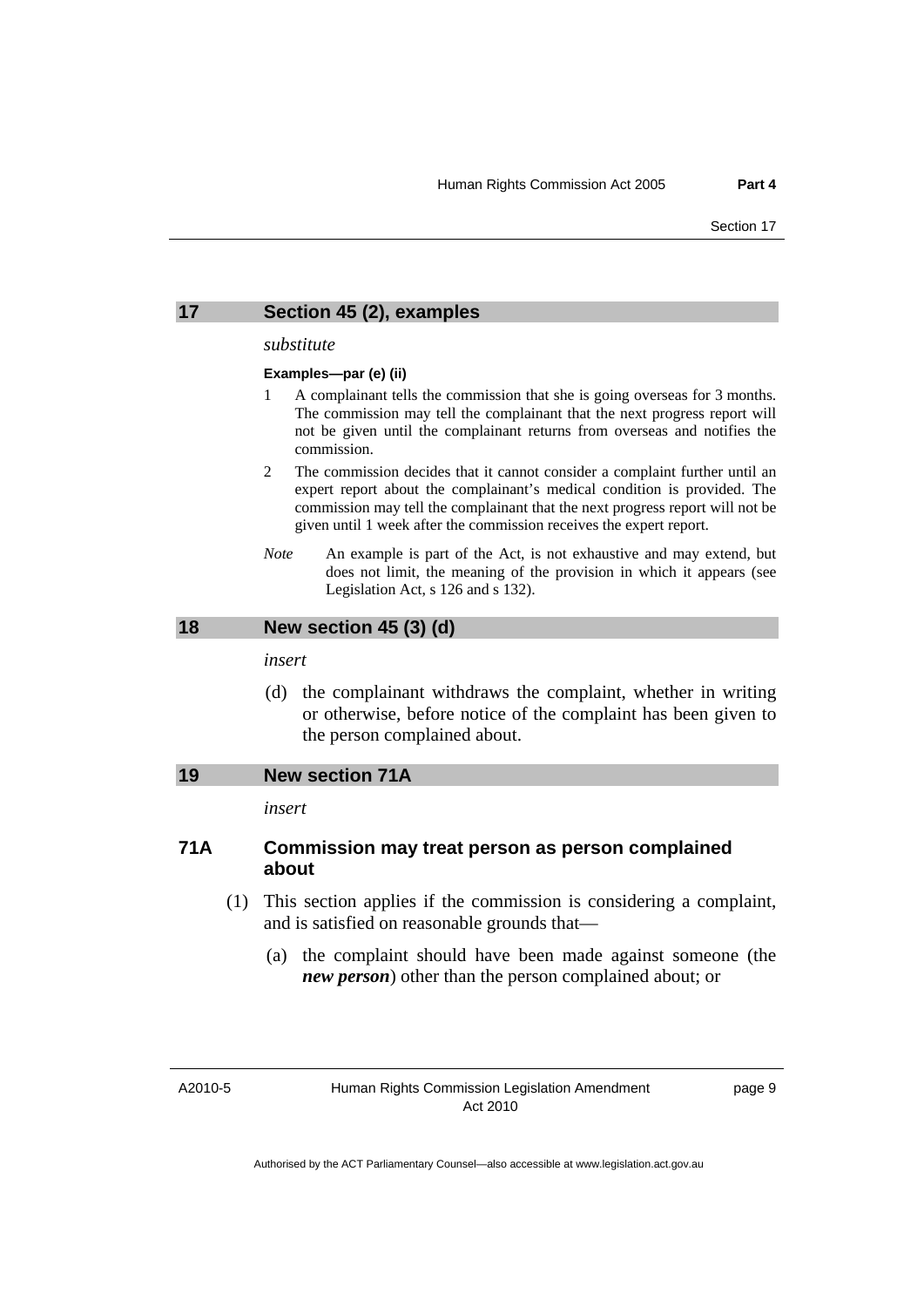- <span id="page-11-0"></span> (b) the complaint could have been made by the complainant against someone else (also the *new person*) as well as the person complained about.
- (2) The commission may, by written notice given to the complainant and the new person, elect to treat the new person as a person complained about in the complaint.
- (3) If the commission elects to treat the new person as a person complained about in the complaint—
	- (a) the new person is taken to be a person complained about in the complaint for this Act and related Acts; and
	- (b) the complaint is taken to have been made against the new person at the time the commission elected to treat the new person as a person complained about.
- (4) Also, the commission must take reasonably practicable steps to ensure that the new person is not disadvantaged only because the commission elected to treat the person as a person complained about in the complaint rather than waiting for a new complaint to be made about the person.

## **20 Referral of complaints to health profession board Section 92 (1)**

*substitute* 

- (1) This section applies if—
	- (a) the commission receives a complaint about a registered health professional; or
	- (b) as part of a complaint about a health service, the commission considers a registered health professional's behaviour.

A2010-5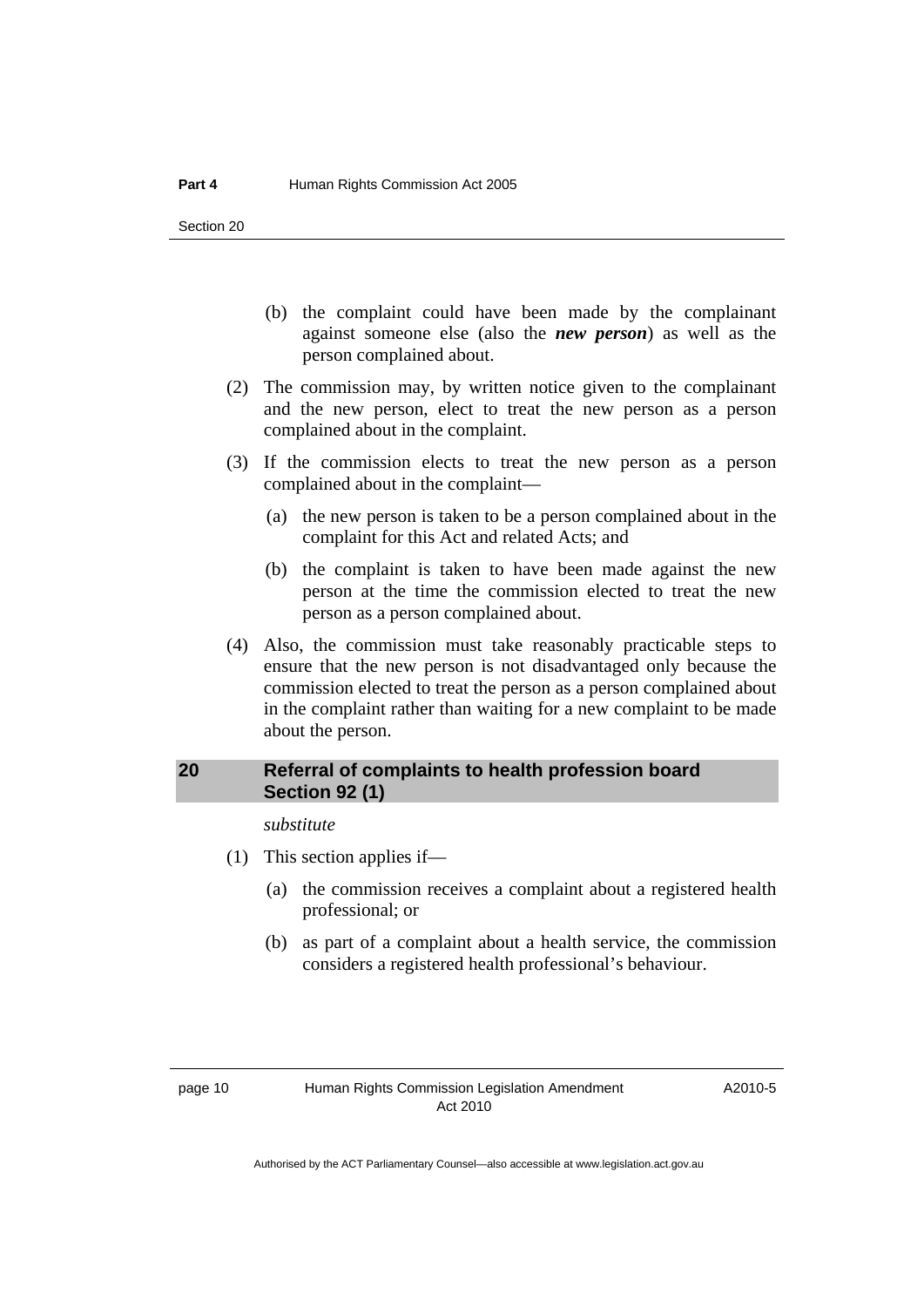### <span id="page-12-0"></span>**21 New section 92 (4) to (6)**

*insert* 

- (4) This section also applies if—
	- (a) before the commencement day the commission received a complaint; and
	- (b) immediately before the commencement day the complaint had not been closed; and
	- (c) if the complaint had been received on or after the commencement day, the commission would have been required to give a copy of the complaint, and all documents it has or gets relating to the complaint, to the health profession board; and
	- (d) the commission has not given the complaint, or documents, to the board.
- (5) The commission must give the health profession board a copy of—
	- (a) the complaint; and
	- (b) all documents it has relating to the complaint.
- (6) Subsections (4) and (5) and this subsection expire 3 months after the commencement day.

A2010-5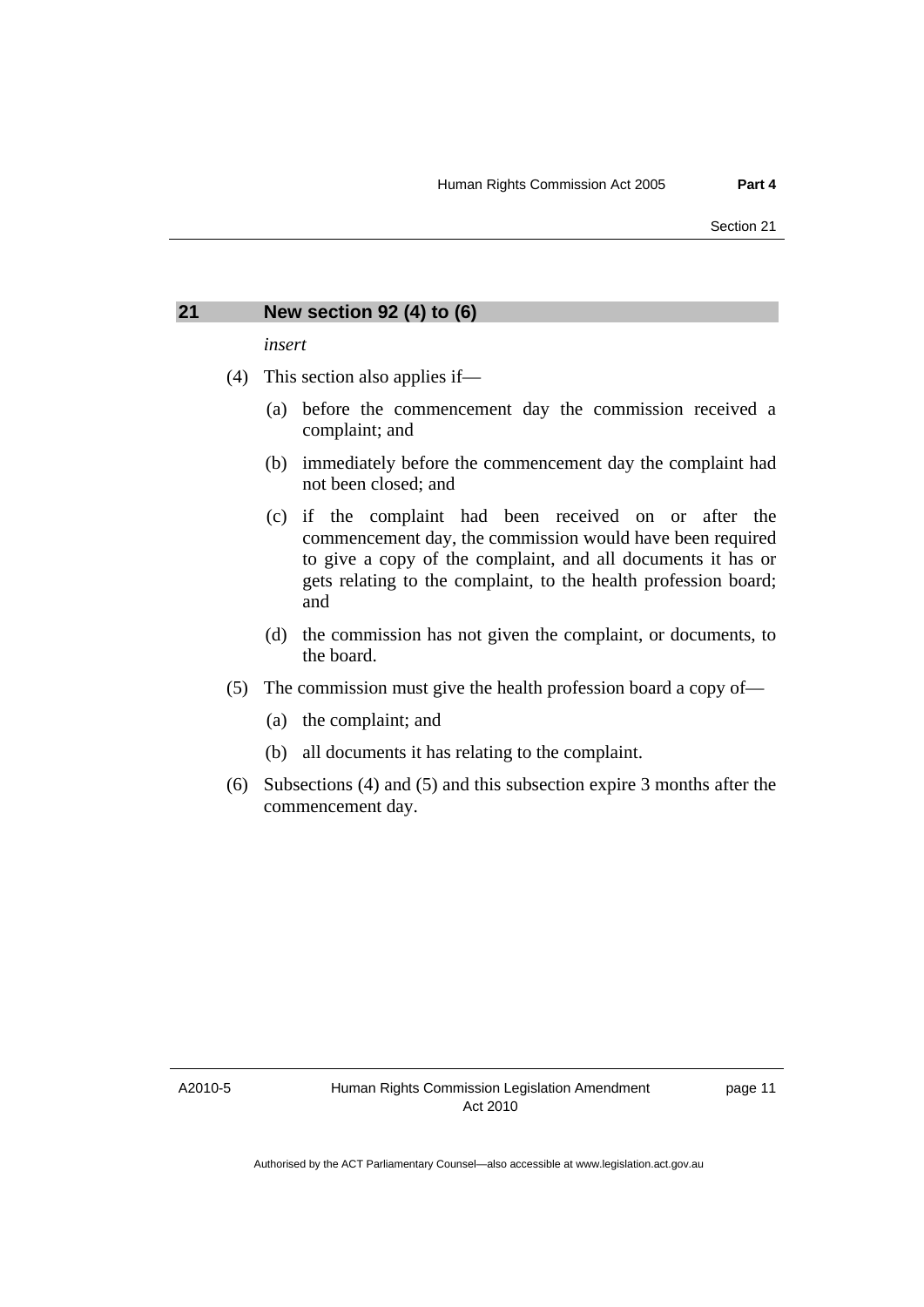<span id="page-13-0"></span>Section 22

### **22 New section 100A**

*insert* 

# **100A Protection of others from liability**

Civil proceedings do not lie against a person in relation to loss, damage or injury of any kind suffered by another person as a result of any of the following things done honestly and without recklessness:

- (a) the making of a complaint;
- (b) the making of a statement, or the giving of a document or information, for this Act, to a commissioner or a member of staff of the commission.

page 12 Human Rights Commission Legislation Amendment Act 2010

A2010-5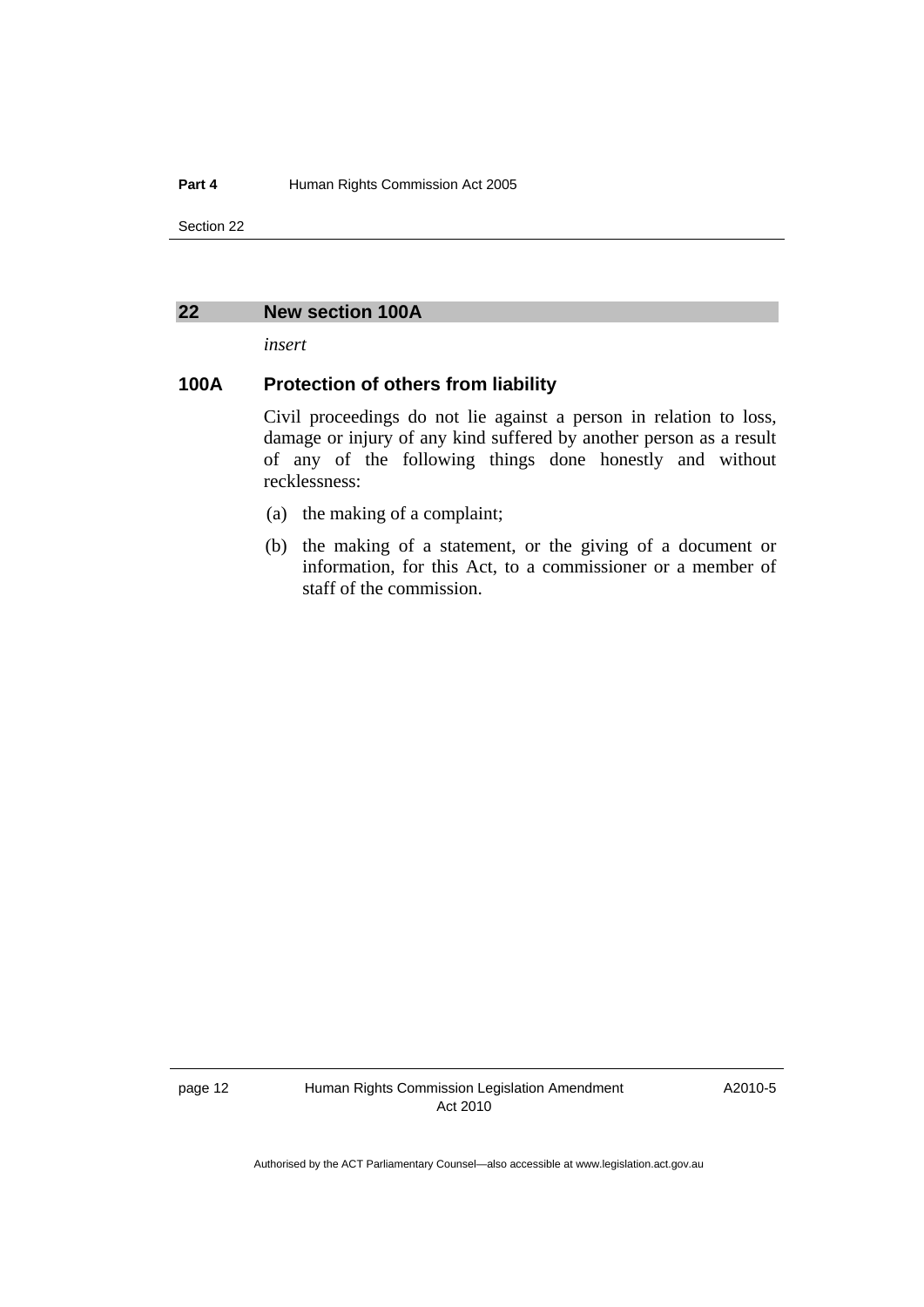# <span id="page-14-0"></span>**Part 5 Mental Health (Treatment and Care) Act 1994**

# **23 Legislation amended—pt 5**  This part amends the *Mental Health (Treatment and Care) Act 1994*. **24 Notice of hearing Section 85 (j)**

*omit* 

A2010-5

Human Rights Commission Legislation Amendment Act 2010

page 13